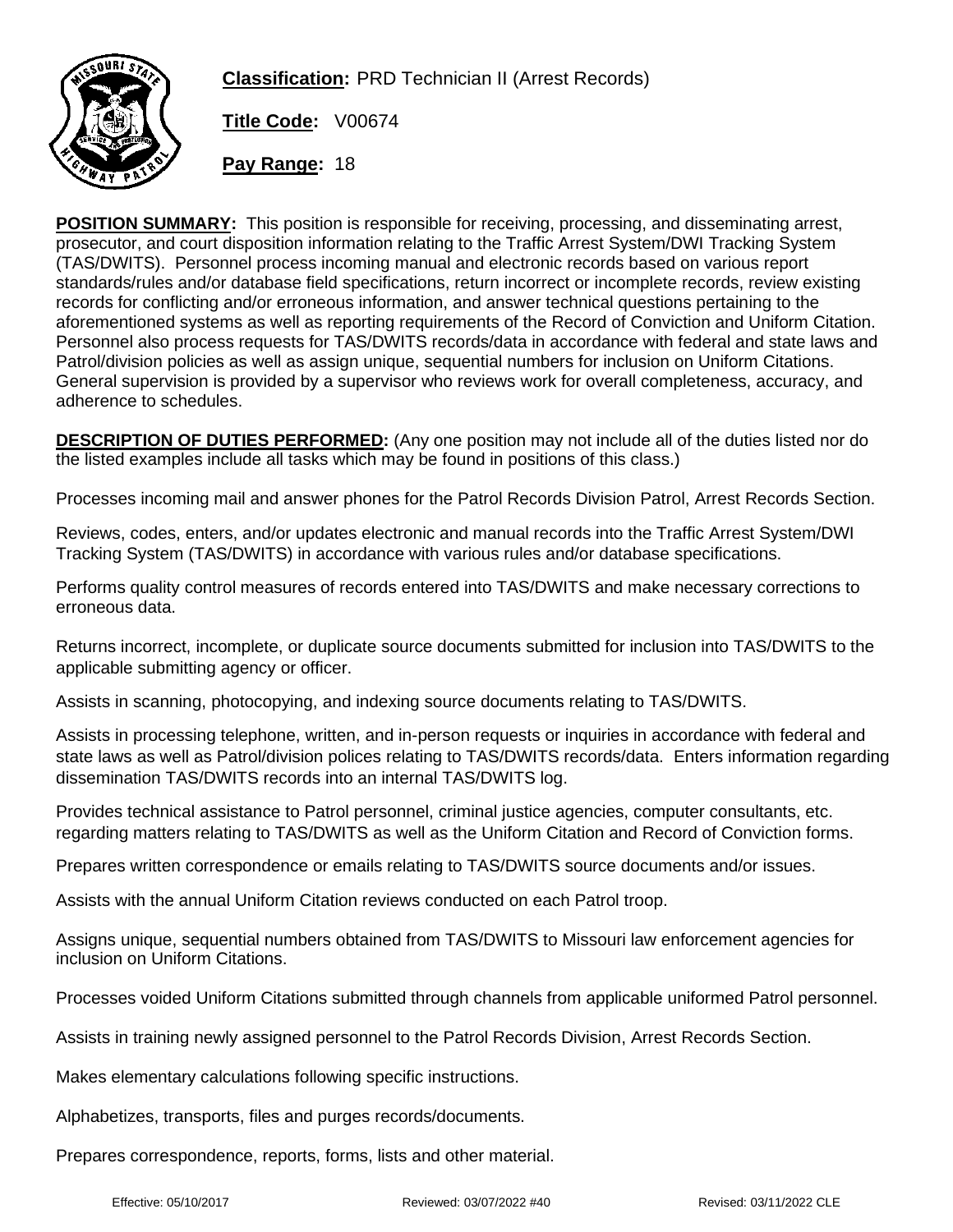## **Classification:** PRD Technician II (Arrest Records) **Page 2** Page 2

Files correspondence and source documents accordingly.

Operates standard office equipment (e.g. personal computer, printer, copier, calculator, telephone, typewriter, document scanner, etc.)

Performs other related work as assigned.

**REQUIRED KNOWLEDGE, SKILLS, AND ABILITIES:** Working knowledge of modern office practices, procedures, and equipment.

Working knowledge of record entry, codes, and quality control policies, standards, processes and procedures, and database field specifications relating to TAS/DWITS.

Working knowledge of the Missouri Sunshine Law as well as state and federal laws and Patrol/division policies relating to the dissemination of arrest records.

Working knowledge of the Record of Conviction and Uniform Citation form reporting requirements.

Working knowledge of Patrol policies and procedures relating to arrest reports, systems, and procedures.

Working knowledge of state laws and regulations relating to the reporting of records to the TAS/DWITS.

Working knowledge of the Missouri Uniform Law Enforcement System (MULES) and Department of Revenue vehicle and driver record systems as it applies to the Arrest Records Section.

Working knowledge of computer systems as well as the workflow of documents/data in relation to the TAS/DWITS.

Knowledge of various forms of computer software (Excel, Outlook, Lotus, Word, etc.).

Ability to proofread and edit computer entries.

Ability to sit in front of a computer terminal and perform work related tasks for extended periods of time.

Ability to alphabetize, transport, file, and purge records/documents.

Ability to work independently as well as follow oral and written instruction.

Ability to exercise judgment and discretion and make decisions in accordance with laws, policies and regulations.

Ability to multi-task and prioritize assignments.

Possess basic grammar and arithmetic skills.

Ability to work under pressure.

Ability to compile and interpret statistical information.

Ability to demonstrate work techniques in the training of other employees.

Ability to establish and maintain records and files (both electronic and hardcopy).

Ability to operate basic office equipment as detailed in the description of duties.